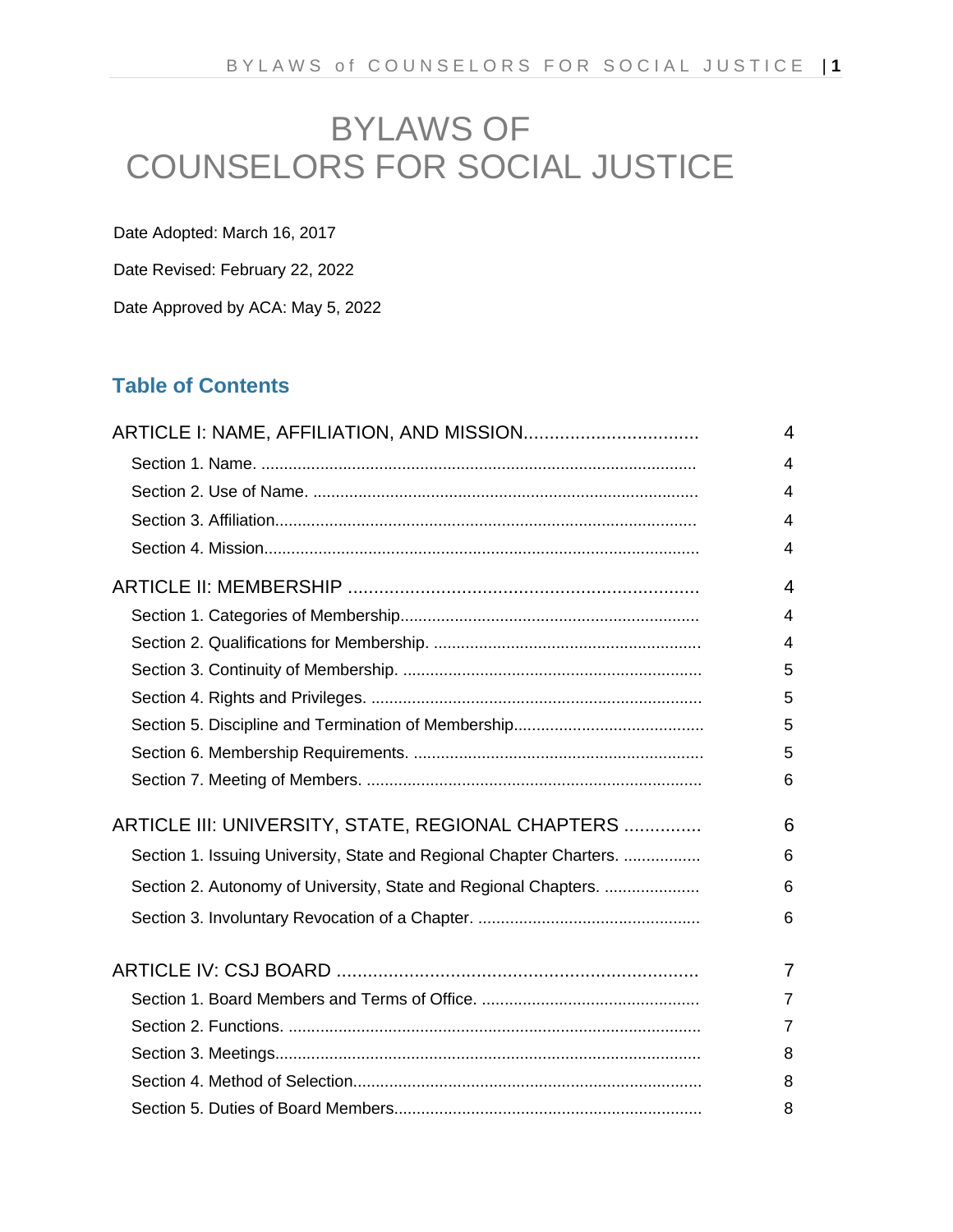|                                               | 9  |
|-----------------------------------------------|----|
|                                               | 9  |
|                                               |    |
|                                               | 10 |
|                                               | 10 |
|                                               | 10 |
|                                               | 11 |
|                                               | 11 |
|                                               | 11 |
|                                               | 11 |
|                                               | 11 |
|                                               | 11 |
|                                               | 11 |
|                                               | 12 |
| Section 3. Control and Management of Property | 12 |
|                                               | 12 |
|                                               | 12 |
|                                               | 12 |
|                                               | 12 |
|                                               | 12 |
|                                               | 12 |
|                                               | 12 |
|                                               | 12 |
|                                               | 13 |
|                                               | 13 |
|                                               | 13 |
|                                               | 13 |
|                                               | 13 |
|                                               | 13 |
|                                               | 13 |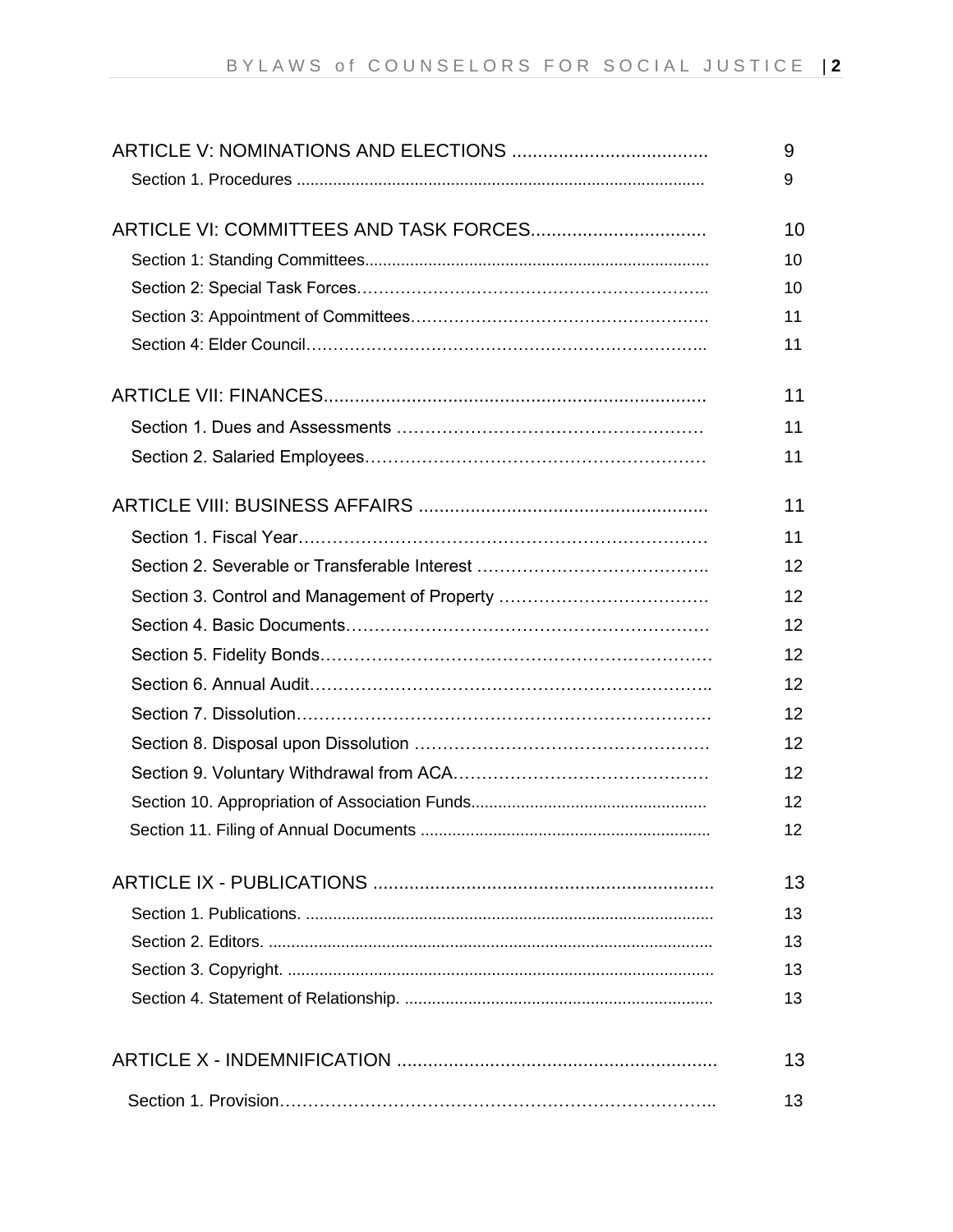| 13 |
|----|
| 13 |
|    |
| 13 |
| 13 |
| 13 |
| 13 |
|    |

| 14 |
|----|
| 14 |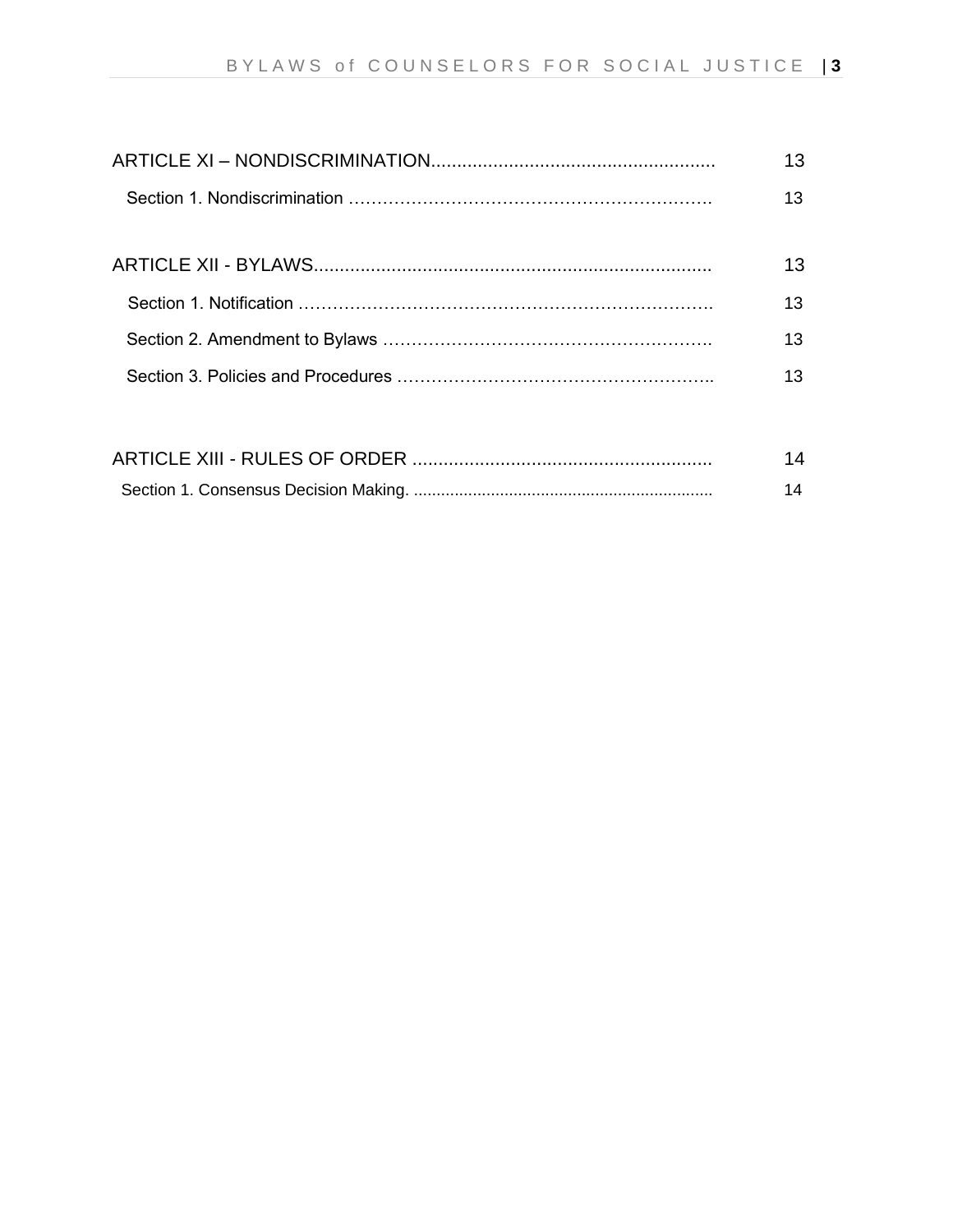## **ARTICLE I: NAME, AFFILIATION, AND MISSION**

### **Section 1. Name.**

The official name of this organization shall be Counselors for Social Justice (hereafter referred to as CSJ).

### **Section 2. Use of Name.**

The official name of the Association as specified in Article I, Section 1, shall be employed in connection with all official business and communications pertaining to CSJ.

### **Section 3. Affiliation.**

CSJ is a division of the American Counseling Association (hereafter referred to as ACA) and shall be subject to those provisions of its bylaws and Articles of Incorporation that apply to divisions.

### **Section 4. Mission.**

Counselors for Social Justice acknowledge systemic barriers within our society and profession that impact clients, students, counselors, schools and communities. We use personal and collective activism as a vehicle to address disparities through collaboration with communities and schools, as well as involvement in the political process. Furthermore, we incorporate our activist identity into our roles as clinicians, educators, and researchers by building relationships within the schools and communities in which we work, addressing institutional and educational barriers, and teaching and producing research that addresses inequities and promotes social change.

## **ARTICLE II: MEMBERSHIP**

### **Section 1. Categories of Membership.**

There will be four categories of membership in CSJ: regular, student, associate, and retired/limited means.

### **Section 2. Qualifications for Membership.**

The categories of membership shall be determined in accordance with the following.

- A. Regular Members. Regular Members are those whose qualifications are acceptable to the Membership Committee of CSJ. The minimum requirements for regular members shall be:
	- (1) Full or part-time employment in counseling and development work (as defined below) at the time of applying for regular membership, or
	- (2) Experience in counseling and development work, including
		- (a) placement, training, education, and other aspects of counseling and development work in business and industry, government agencies, and other organizations; or
		- (b) test development, occupational, and other research and writing directly related to counseling; or
		- (c) counselor training; or
		- (d) administration of programs of the above types; or
		- (e) interest in and a desire to uphold the purposes and principles of CSJ.
- B. Student Members. A student engaged in full or part-time study in an accredited under graduate or graduate school in a course of study related to counseling may be admitted as a student member upon application and endorsement by his/her faculty advisor. Student members shall maintain all the privileges of individual regular membership.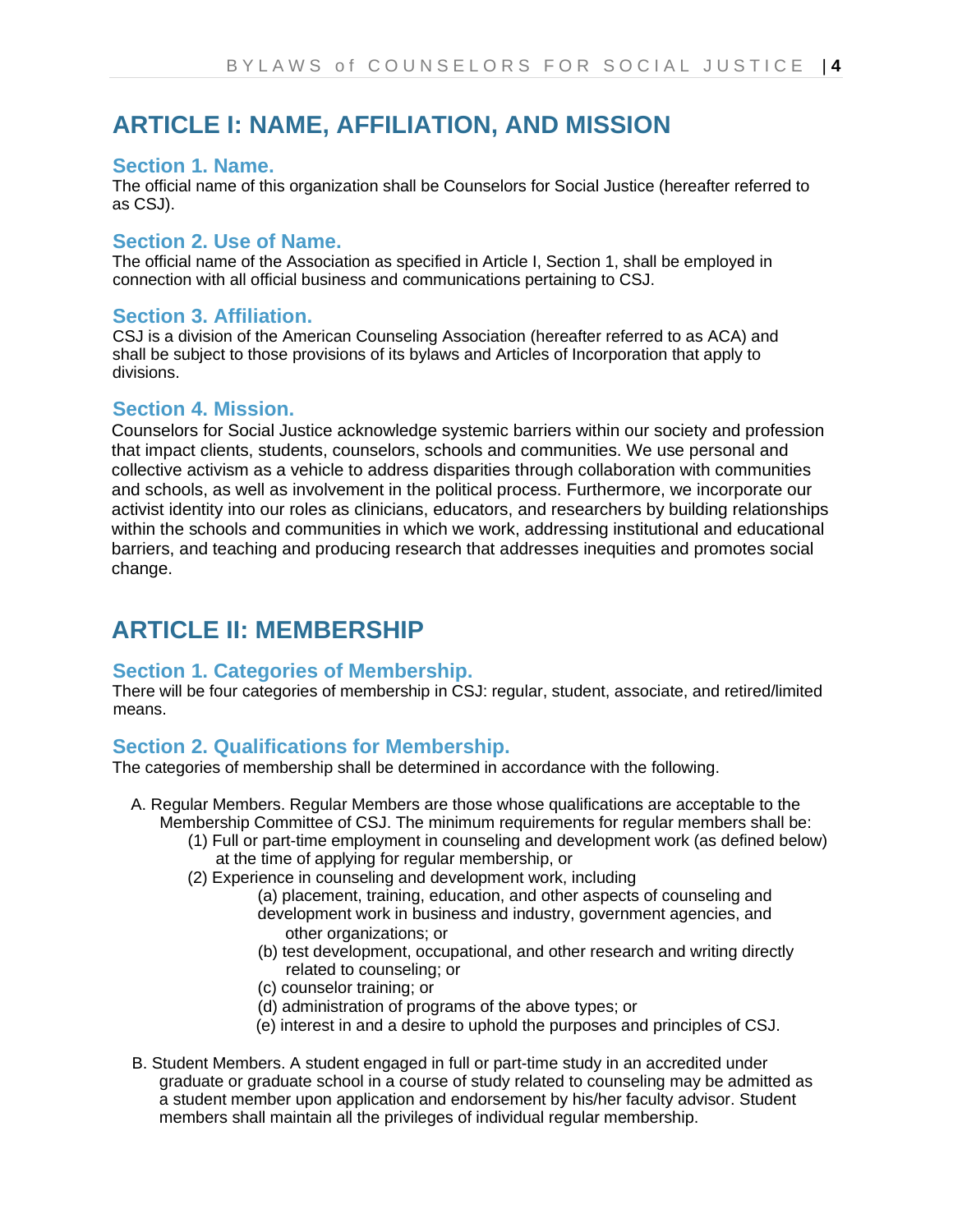- C. Associate Members. Individuals who are interested in counseling, development, and social justice but who do not meet the requirements of (a) or (b) may be admitted to Associate membership in CSJ at the discretion of the Membership Committee provided he/she pays his/her annual dues. Associate members shall maintain all the privileges of individual regular membership.
- D. Retired/Limited Means Members. Individuals who are have retired from counseling and development work (as defined in Article II, Section A, subsection 2) or individuals who affirm that they have limited economic resources may be admitted as a retired/limited means member upon request and payment of the annual dues for this membership category. Retired/limited means members shall maintain all the privileges of individual regular membership.

### **Section 3. Continuity of Membership.**

Membership in CSJ shall be continuous and on an annual basis as long as dues are in force.

### **Section 4. Rights and Privileges.**

All CSJ members in good standing shall be eligible to vote in CSJ elections. In order to seek a position of leadership in CSJ, candidates must meet any relevant position requirements and must be members of ACA in good standing. Further, only members in good standing of both CSJ and ACA are eligible to vote for the CSJ General Council representative.

### **Section 5. Discipline and Termination of Membership.**

- A. A member may be brought up for a discipline hearing and may be dropped from membership for any conduct that tends to injure CSJ or to affect adversely its reputation, or that violates principles stated in ACA's Code of Ethics or CSJ's Bylaws. A Committee on Behavior and Ethics appointed by the Board (chaired by the Past President and consisting of two other Board volunteers) shall consider any charge made over the signature of two CSJ members in good standing and shall have the power to determine whether the charges shall be dropped, whether the accused shall be permitted to resign, or whether the charges are true, subject to the right of any accused member to appeal to the Board from the decision of the Committee on Behavior and Ethics. Any member charged with engaging in unethical or adverse behavior shall be given notice of the precise nature of the charges against them and have a hearing before the Committee on Behavior and Ethics, where they will be given the opportunity to present evidence on their behalf through witnesses or otherwise, where they will be given the opportunity to confront witnesses against them, and will have the right to appeal the Committee's finding to the Board.
- B. A member may be dropped from membership for the nonpayment of dues.
- C. Voluntary Resignation from Membership. Members in good standing may voluntarily resign from CSJ. The Association will not refund any part of the dues that have been paid by the member. Former members of CSJ that were members in good standing at the time of resignation or severed from membership for nonpayment of dues may rejoin CSJ at any time without penalty.

### **Section 6. Membership Requirements.**

CSJ members are not required to be members of ACA, but are encouraged to become members of ACA in order to participate in CSJ leadership elections. All CSJ members must abide by the ACA Code of Ethics whether or not they are members of ACA and must be supportive of the mission of CSJ.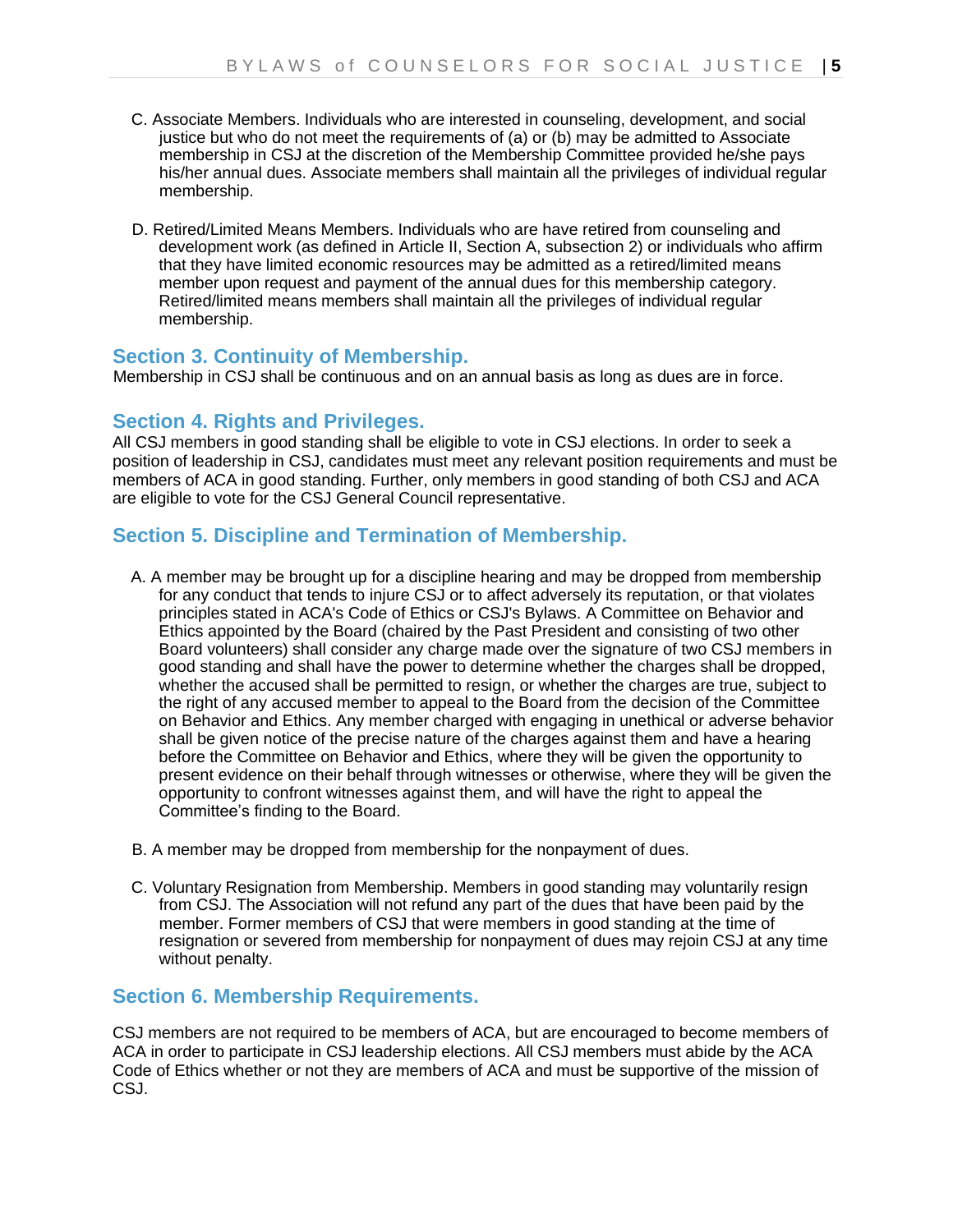### **Section 7. Meeting of Members.**

The association shall hold annual meetings at a time and place fixed by the CSJ Board, usually at the ACA annual convention, and shall give reasonable written notice thereof to the membership. The association may hold other meetings at a time and place fixed by the CSJ Board, which shall give reasonable notice to the members. Meeting notice may be provided by email. If a meeting is cancelled by the President in consultation with the President Elect and Past President, information will be distributed as early as possible.

## **ARTICLE III: UNIVERSITY, STATE, REGIONAL CHAPTERS**

#### **Section 1. Issuing University, State and Regional Chapter Charters.**

- A. A proposed chapter shall: (1) consist of at least 5 people who are CSJ members; (2) apply to CSJ for a charter; (3) submit bylaws which must be congruent with the bylaws of CSJ, ACA, and their state branch of ACA (if applicable); and, (4) provide a list of officers and members.
- B. A proposed regional chapter shall: (1) consist of at least 5 people who are members; (2) apply to CSJ for a charter; (3) submit bylaws which must be congruent with the bylaws of CSJ, ACA, and their state branch of ACA (if applicable); and, (4) provide a list of officers and a membership roster.
- C. Charter applications shall be considered and voted on by the Board at regularly scheduled meetings.

### **Section 2. Autonomy of University, State, and Regional Chapters.**

- A. A university, state, or regional chapter shall be autonomous in the conduct of its affairs within the confines of its bylaws as long as activities of the chapter are in compliance with the bylaws of CSJ and ACA.
- B. A university, state, or regional chapter shall have the power to elect its own officers who must be members in good standing of CSJ and their chapter.
- C. A university, state, or regional chapter may levy and collect dues or other fees and shall have full control of the management and disbursement of such funds in providing its programs.
- D. Changes in the bylaws of university, state, or regional chapters are not effective until approved by the CSJ Board and must be submitted in writing to the CSJ secretary at least two weeks prior to the board meeting.
- E. Guidelines to establish chapters are available from the Membership Committee.

### **Section 3. Involuntary Revocation of a Chapter.**

A. The Board shall have the power to revoke the charter of a chapter in the event of noncompliance with chapter, CSJ or ACA bylaws, or in the event of unethical or illegal behavior on behalf of the officers.

B. Before final action may be taken with respect to the revocation of the charter of a chapter, a notice of intent to revoke must first be passed by a majority of the Board present and voting, and the chapter in question must be advised in writing of the reasons for the proposed action. The chapter shall have until the next national meeting of the Association (but in no case less than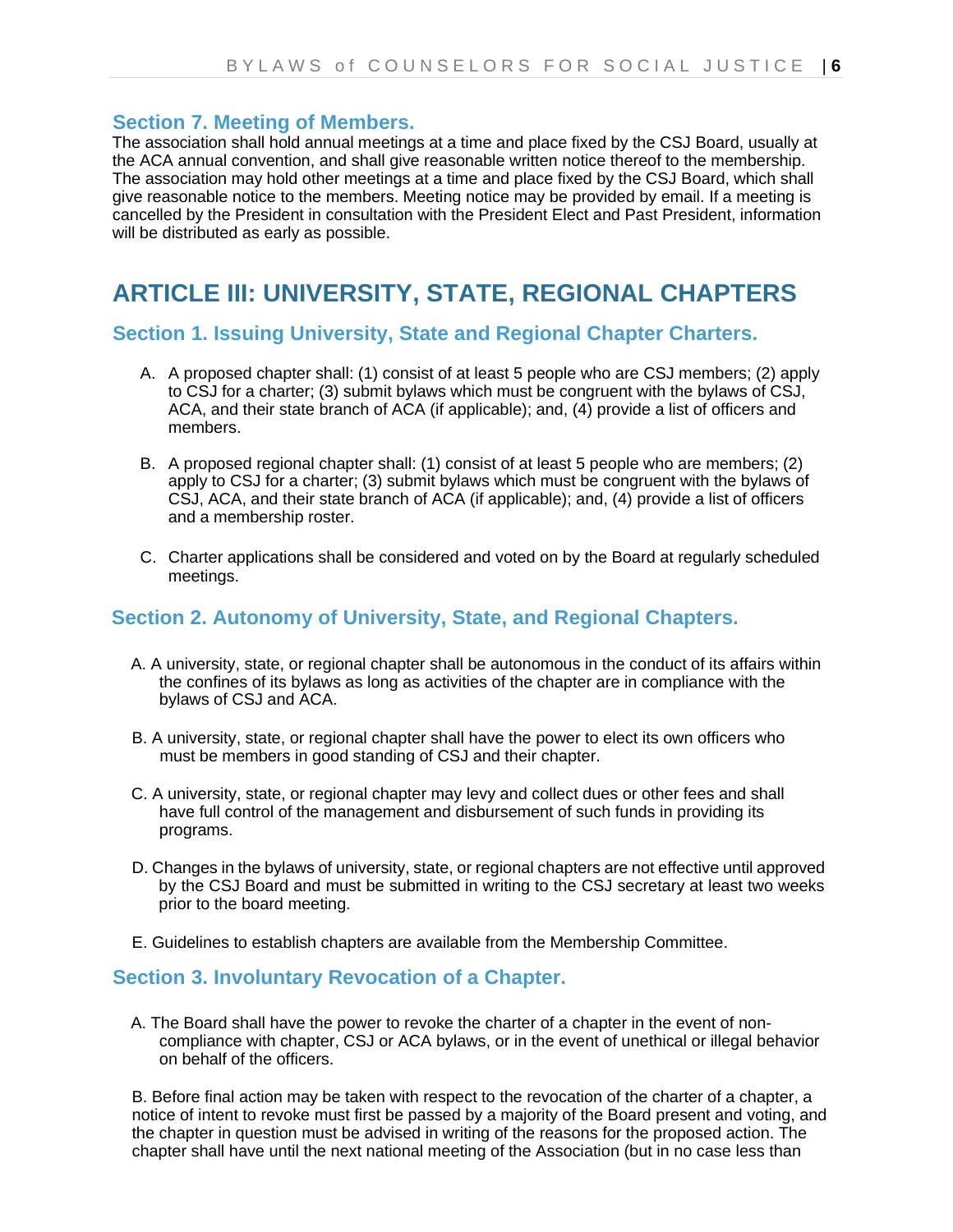nine months) to effect remedial measures.

C. Two-thirds of the votes cast by the members of the Board who are present at a meeting where there is a quorum shall be necessary to revoke the charter of a chapter.

## **ARTICLE IV: CSJ BOARD**

### **Section 1. Board Members and Terms of Office.**

A. The CSJ Board shall be comprised of the President, President-Elect, Past President, Secretary, Communication Officer, Treasurer, Community Representative, School Representative, Retiree/Limited Means Representative, Student Representative, and ACA Governing Council Representative. A Process Observer serves at the pleasure of the President of the Association.

B. All elected CSJ officers, governance members, and governing council representatives are required to be members in good standing of ACA as well as CSJ. ASCA members who are also members in good standing of ACA are welcome to join the board provided they adhere to the Conflict of Interest policy.

- C. The term of office of any elected Board member shall begin on July 1.
- D. The term of office is three years for the following Board members: Secretary, Communication Officer, Treasurer, Community Representative, School Representative, Retiree/Limited Means Representative, and ACA Governing Council Representative.
- E. The term of office is two years for the Student Representative.
- F. The role of President-Elect, President, and Past President is a three-year term in total with one year in each of the roles consecutively.
- G. Any elected officer may be removed from office if the officer: does not fulfill the responsibilities of the position, does not attend at least 1/2 of scheduled Board meetings, exhibits conduct that tends to injure CSJ or adversely affect its reputation, or engages in behavior that is contrary to or destructive of the mission of CSJ according to the CSJ Bylaws and the ACA Code of Ethics. Removal will require a two-thirds vote of the Board. The Board must provide the officer with at least ten day's notice of the proposed removal and the officer at issue shall have the opportunity to address the Board prior to a final vote for removal.
- H. In the event of resignation, continued absence, illness, removal from office, or death of any member of the Board, the Board shall, by majority vote, elect a successor to serve until the next annual election. In the event that the President-Elect is unable to assume the duties of President, the Board shall, by majority vote, choose a member of the Board to serve as President until the successor takes office.
- I. Service in the same elected office is limited to two consecutive terms and no member shall serve as an officer of CSJ for more than 9 consecutive years.

### **Section 2. Functions.**

- A. The Board shall be the agency through which the policies of CSJ shall be determined and shall have the following powers and functions;
- B. To establish policies to govern the affairs of CSJ; and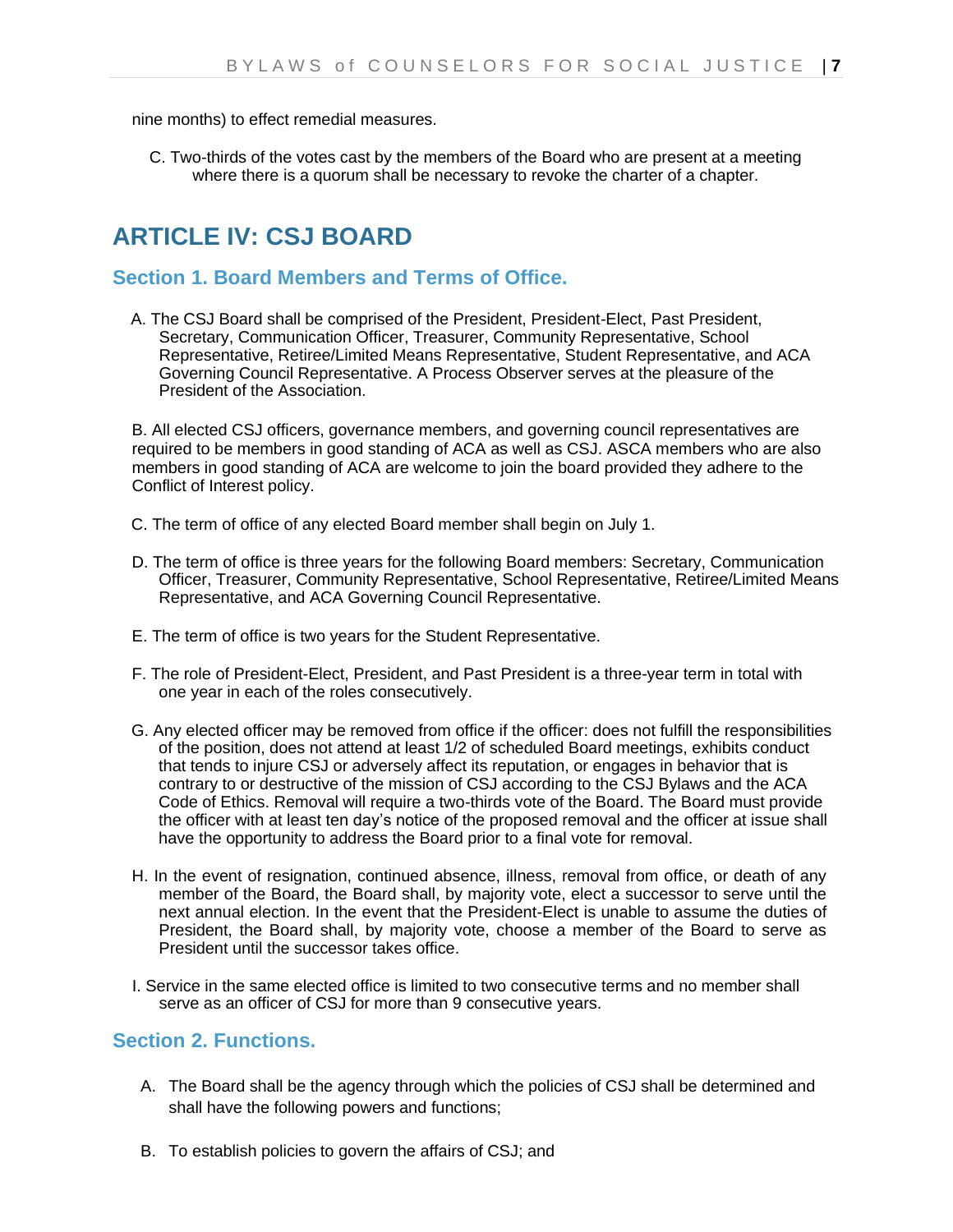C. To act on the reports of all Committees of CSJ.

#### **Section 3. Meetings.**

- A. The Board shall meet at least once per year. A meeting shall be held at the time and place of each national convention of ACA. Other meetings of the Board shall be held at the call of the President or of a majority of the Board or by 25 or more CSJ members.
- B. Meetings of the Board and members shall be held at the time and place of each national convention of ACA, and scheduled throughout the year by the President.
- C. Meetings may be cancelled at the discretion of the President in consultation with the Past President and President Elect. The Board members will be notified as soon as possible.
- D. At least 2/3 of the members of the Board shall constitute a quorum throughout any meeting of the Board at which official business is transacted.

### **Section 4. Method of Selection.**

- A. The President-Elect shall be elected by the general membership from a list of nominees who will have completed one full term of office as an elected member of the CSJ Board or as the chair of a CSJ committee prior to the assumption of this office. Nominations for these positions shall be made in accordance with Article V.
- B. The Secretary, Communication Officer, Treasurer, Community Representative, School Representative, Retiree/Limited Means Representative, and Student Representative shall be elected in accordance with Article V.
- C. The ACA Governing Council Representative shall be elected by the general membership from a list of nominees who will have completed one full term of office as an elected member of the Board prior to the assumption of this office. Nominations for these positions shall be made in accordance with Article V.
- D. All candidates for office and/or chair positions shall read the CSJ Policies and Procedures Handbook before becoming a candidate for office.

### **Section 5. Duties of Board Members.**

- A. The President shall assume this office for one year in the year immediately following the office of President Elect. The President shall preside at all CSJ Board meetings and shall perform duties as described in the Policies and Procedures Handbook (per CSJ Bylaws Article XII, Section 3). The President oversees the activities of the organization, including assigning duties, appointing committee leadership, and other actions as recommended by the CSJ Board.
- B. The President Elect shall perform the duties of the President in the absence or incapacity of the President. The President Elects serves as liaison to the Membership Committee and oversees Strategic Planning activities. The President Elect assumes the role of President at the end of the one-year President Elect term. The President-Elect shall have served at least one full term on the CSJ Board and/or as a committee chair prior to assuming office of President Elect.
- C. Past President shall assume this office for one year in the year immediately following the office of President. The Past President oversees CSJ elections and chairs the Bylaws committee.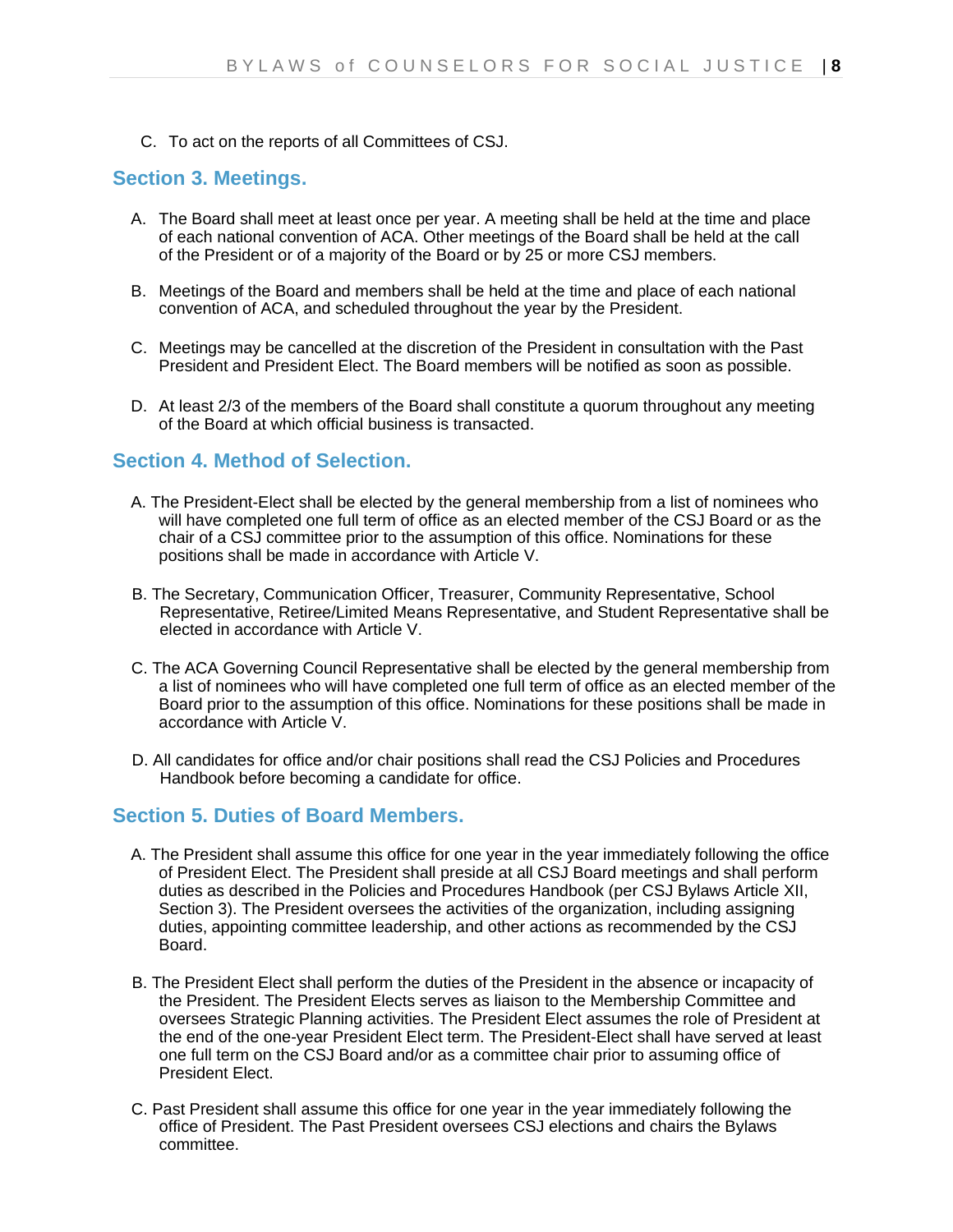D. The Secretary shall maintain records for the organization and shall perform the duties customary to the office of secretary and such additional duties in that capacity.

- E. The Communication Officer shall oversee activities related to communication with CSJ members, the public, and other constituencies.
- F. The Treasurer shall represent CSJ in assuring the receipt and expenditures of funds in accordance with the directives established by the CSJ Board and ACA policy. The Treasurer shall perform the duties customary to the office and such additional duties as may be directed by the President.
- G. The School Representative represents the concerns of counselors working in school settings and promotes CSJ initiatives to meet these concerns.
- H. The Community Representative represents the concerns of counselors working in community settings and promotes CSJ initiatives to meet these concerns.
- I. The Student Representative is a current student in a master's or doctoral program in the counseling field at the time that they begin their term as Student Representative. The Student Representative represents the concerns of counseling students and promotes CSJ initiatives to meet student concerns.
- J. The Retiree/Limited Income Representative is a retiree or someone of limited income at the time that they begin their term as Retiree/Limited Income Representative. The Retiree/Limited Income Representative represents the concerns of retirees and those with limited incomes and promotes CSJ initiatives to meet these concerns.
- K. The ACA Governing Council Representative is an elected representative from CSJ who serves on the ACA Governing Council and acts as a liaison between CSJ and the ACA Governing Council.
- L. At the President's discretion, a Process Observer/Facilitator shall be invited to participate in Board meetings. The Process Observer/Facilitator must be a CSJ member in good standing, may not be holding an elective office in CSJ, and is not compensated beyond expenses and costs. The Process Observer must be skilled in group process. Procedural guidelines for the role and function of the Process Observer/Facilitator are stipulated and agreed upon by Board members in attendance at the beginning of each meeting. In that regard, Board members will determine the extent of observation and/or facilitation desired for each meeting or activity.

## **ARTICLE V: NOMINATIONS AND ELECTIONS**

### **Section 1. Procedures.**

The following procedures shall be followed by the Nomination and Election Committee.

A. There shall be established a Nomination and Election Committee consisting of the Past President as chair and two other members who shall be members of CSJ in good standing, appointed by the President, but subject to confirmation by the Board. No member of the Nomination and Election Committee may serve more than two consecutive years.

B. More than one nominee will be sought for each elected position, and all nominees for President-Elect must have served at least one full term on the CSJ Board and/or as a committee chair prior to assuming office of President Elect.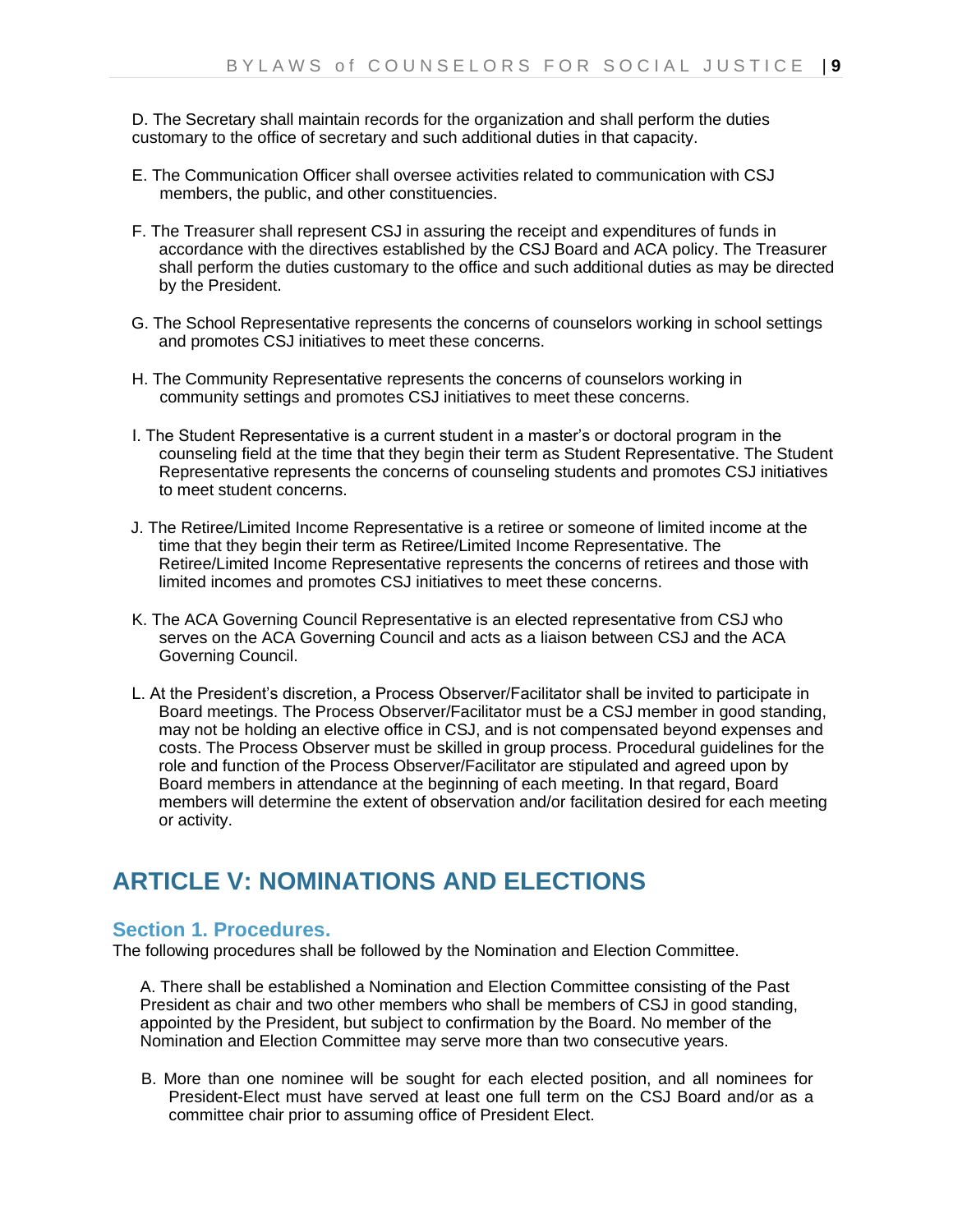C. The Nomination and Election Committee shall submit to the Board for its approval the proposed procedures for carrying out the annual election.

## **ARTICLE VI: COMMITTEES AND TASK FORCES**

### **Section 1: Standing Committees.**

- A. All committee chairpersons and members shall be members of CSJ.
- B. Membership Committee shall be responsible for promoting membership in CSJ by addressing member recruitment and retention.

C. Marketing, Media and Public Relations Committee shall be responsible for developing resources, materials, and procedures which enhance the Association's public profile.

- D. Research Committee encourages and implements activities that enhance the quality and quantity of research related to social justice advocacy and counseling.
- E. The Bylaws and Policies Committee shall be responsible the bylaws, policies, and procedures of CSJ, including reviewing and revising these documents.
- F. The Nominations and Elections Committee shall be responsible for seeking nominations for officers on the Board, for recommending a slate of officers to the Board, and for establishing procedures for carrying out the annual election.
- G. The Awards Committee shall select the recipients for all CSJ Awards, following the criteria for each award.
- H. The Strategic Planning Committee is responsible for updating and monitoring the Association's Strategic Plan. The President-Elect shall chair this committee.
- I. The Professional Development Committee is responsible for the provision of any professional development activities coordinated by CSJ.
- J. The ACA Conference Coordination Committee is responsible for coordinating CSJ activities at the annual ACA conference.
- K. The Social Justice Advocacy Committee is responsible for coordinating and following through with the advocacy actions as articulated in the Strategic Plan and as desired by the membership. The advocacy committee may address issues related to public policy, legislation, activism, and social action that promotes social justice in the counseling profession and beyond.
- L. The Mentorship Committee coordinates the mentoring program of the association to foster mentees' continual individualized professional development in social justice counseling and activism.

#### **Section 2. Special Task Forces.**

These entities shall be established by the Board to carry out such activities as it believes will further the objectives of CSJ. The Board shall, from time to time, review the charge and function of all special and continuing committees and task forces and shall make such changes in their number, characteristics, or organization as may seem desirable. Task Forces will address specific tasks and will be time-limited, as determined by the Board.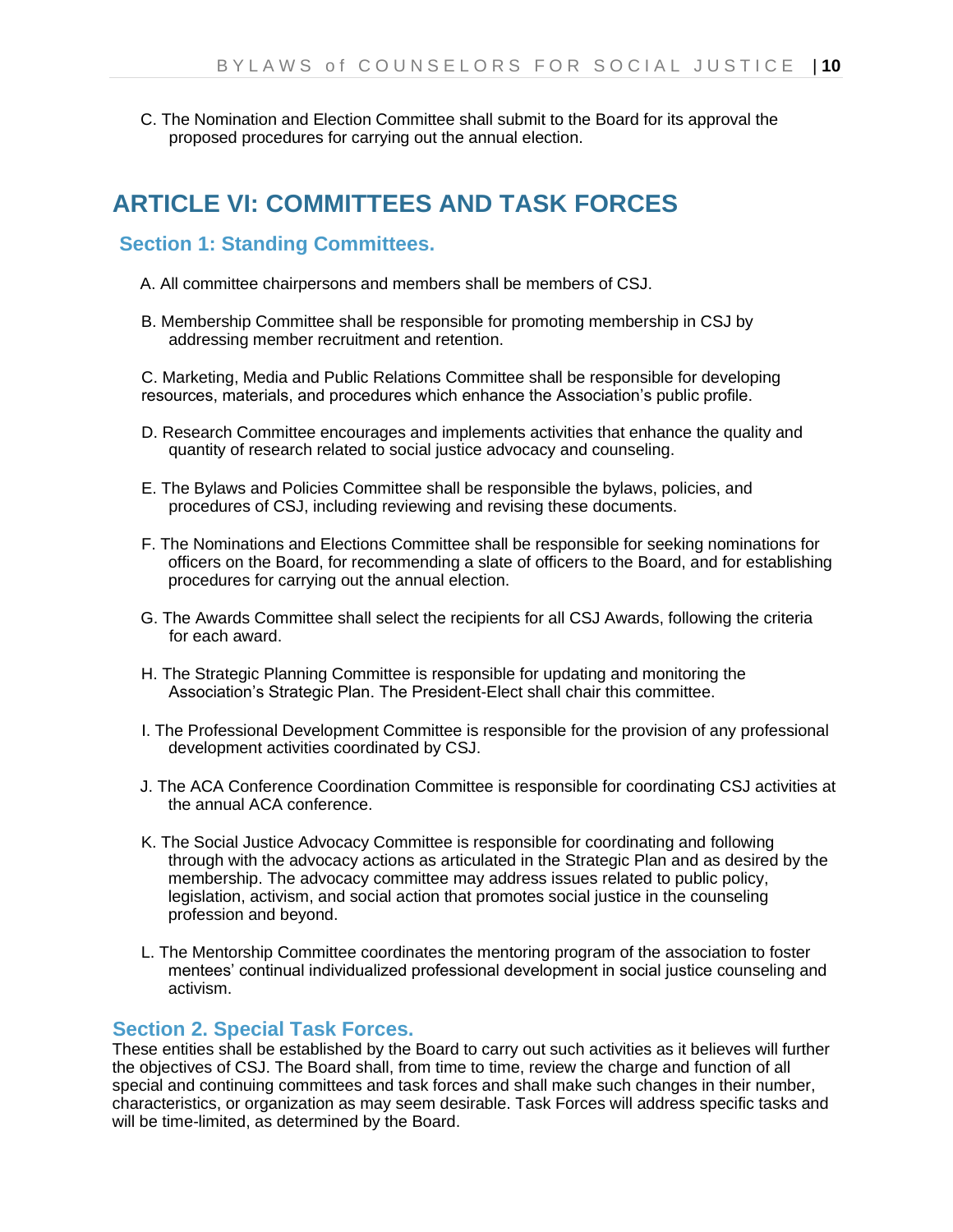## **Section 3. Appointment of Committees.**

In the absence of any provision to the contrary in these bylaws or in the motion creating a Committee:

- A. The President shall appoint, subject to confirmation by the Board, chairpersons and members of all Committees except as otherwise specified in these Bylaws. The term of office of those appointed and confirmed shall coincide with that of the President.
- B. Said appointees shall serve for two years as committee members, with the exception of completing an unexpired term followed by an appointed term. Chairs of standing committees shall serve for one year or until the appointment of their successors.

## **Section 4. Elder Council.**

The Elder Advisory Council shall: (a) include past leaders and contributors to social justice in the counseling profession who are members in good standing of CSJ, and (b) serve as advisors (to provide relevant input aligned with the mission, historical knowledge about CSJ, and social justice informed wisdom related to decision-making) on association matters, not including budgeting, policy, by-laws or any other substantial organizational operations and/or practices, as requested by the CSJ Board and/or President. This council does not hold any voting privileges on the CSJ board, nor can make any decisions on behalf of the organization. Their role is solely advisory, to offer recommendations and aimed at preserving institutional memory, while moving forward towards future initiatives. The Council only meets with the President as requested to offer support and advice, or a Council representative may attend a Board meeting to provide the CSJ board with the Council's recommendations. The Council will also support the mission of the mentoring program to promote the leadership development of the mentees.

## **ARTICLE VII: FINANCES**

#### **Section 1. Dues and Assessments.**

The following procedure shall be followed in establishing CSJ dues and assessments, in addition to those required by the bylaws of ACA:

- A. Annual dues for all categories of membership shall be established at the business meeting
- B. The Board may levy special assessments on the entire membership or on any class of members.
- C. The annual dues for "retired/limited means" members shall never be more than one half of the individual regular member dues.

### **Section 2. Salaried Employees.**

The Board may authorize the employment of such staff as may be necessary to fulfill the objectives of CSJ and set compensation for such employees.

## **ARTICLE VIII: BUSINESS AFFAIRS**

### **Section 1. Fiscal Year.**

The fiscal year shall run from July 1 to June 30 of the following year.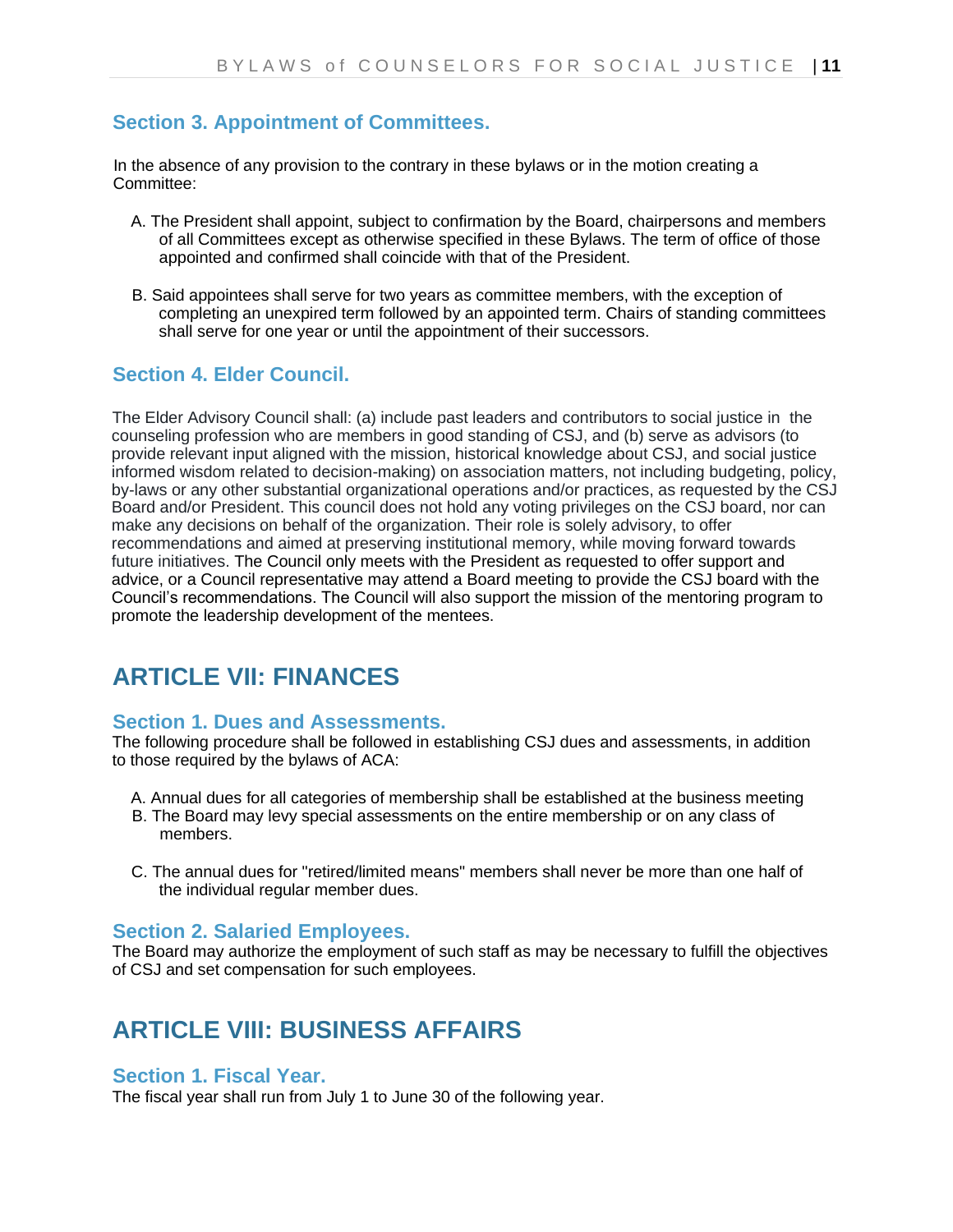#### **Section 2. Severable or Transferable Interest.**

No member, individually or collectively, shall have any severable or transferable interest in the property of CSJ.

#### **Section 3. Control and Management of Property.**

All property shall be subject to the management and control of the Board of Directors and no real property shall be disposed of except pursuant to the prior written approval of the Board of Directors.

#### **Section 4. Basic Documents.**

The basic governance documents of CSJ and all amendments thereto shall be transmitted to the President of the American Counseling Association within 30 days after their adoption.

**Section 5. Fidelity Bonds.** The CSJ Board shall secure and maintain in force a fidelity bond adequate in amount to protect CSJ against defalcations by designated officers or employees.

#### **Section 6. Annual Audit.**

The CSJ Board shall make sure that all financial records are available for an annual audit which is conducted by a certified public accountant. A full report will be submitted to the CSJ Board.

#### **Section 7. Dissolution.**

Upon the vote of two thirds of the membership of CSJ, CSJ shall be dissolved.

#### **Section 8. Disposal Upon Dissolution.**

On dissolution or final liquidation, the Board shall, after paying or making provision for the payment of all the lawful debts and liabilities of the Association, distribute all the assets of the Association to one or more of the following categories of recipients as the Board of the Association shall determine:

A. A nonprofit organization or organizations which may have been created to succeed the Association, as long as such organization or each of the organizations shall then qualify as an organization exempt from federal income taxation under section 501(a) of the Internal Revenue Code as an organization described in sections 170(c)(2) and 501(c)(3) of such Code; and/or

B. A nonprofit organization or organization having similar purposes as the Association and which may be selected as an appropriate recipient of such assets, as long as such organization or each of such organizations shall then qualify as an organization exempt from federal income taxation under section 501(a) of the Internal Revenue Code as an organization described in sections 170(c)(2) and 501(c)(3) of such Code.

#### **Section 9. Voluntary Withdrawal from ACA.**

CSJ's status as a national division of ACA may be voluntarily withdrawn only in compliance with ACA bylaws, policies, and procedures adopted by the Governing Council of ACA, and with a twothirds vote of CSJ members.

#### **Section 10. Appropriation of Association Funds**

- a. No appropriation of association funds shall be made except pursuant to the authority of the CSJ board.
- b. The CSJ board shall adopt an annual budget.

#### **Section 11. Filing of Annual Documents**

Annually, CSJ will file with ACA: current bylaws and a proposed annual budget. CSJ either provides an annual audit or participates in ACA's bundled management services agreement whereby an annual review is conducted by an independent accounting firm.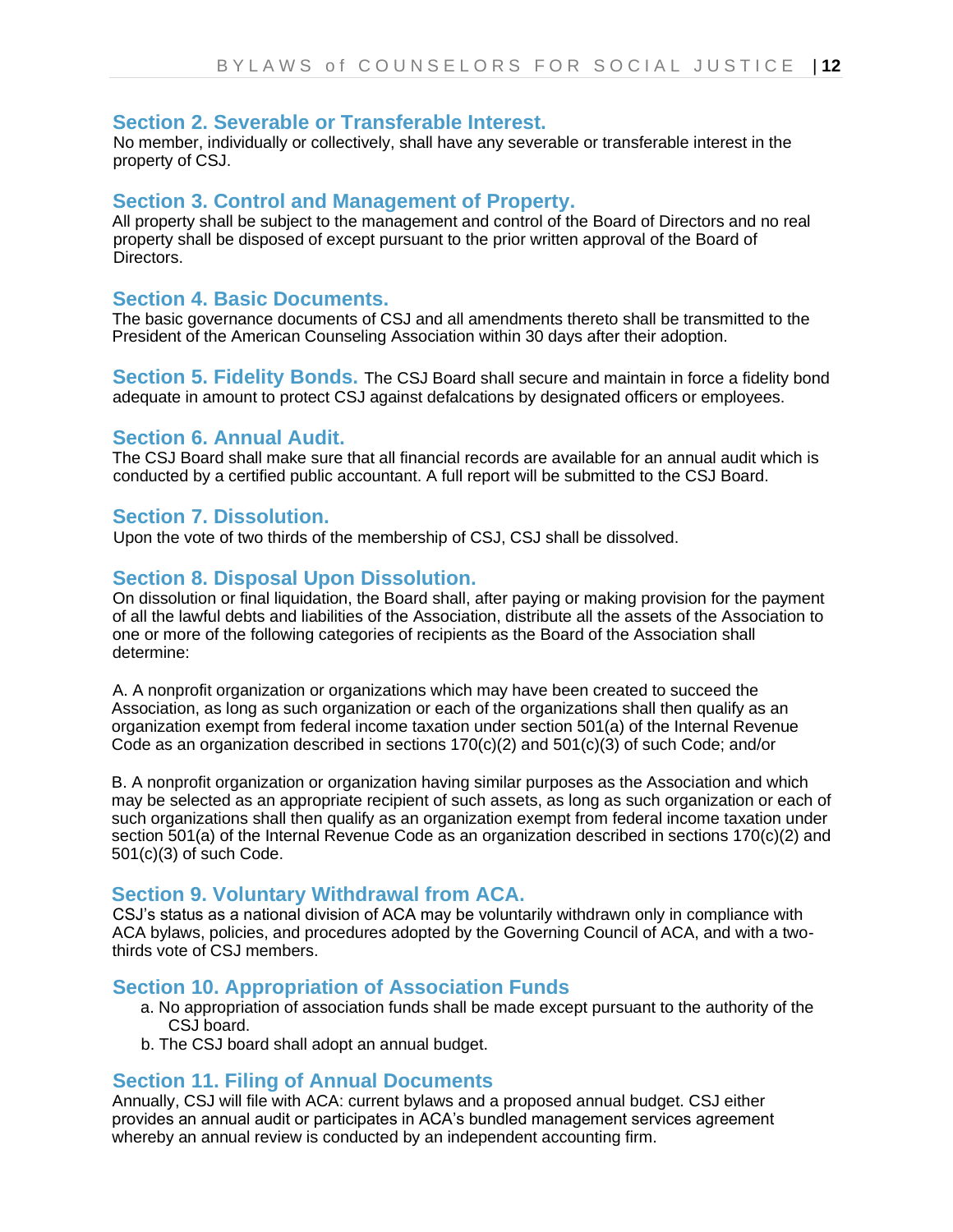## **ARTICLE IX - PUBLICATIONS**

#### **Section 1. Publications.**

There shall be an official Journal, Newsletter, and such other publications as are deemed necessary or appropriate by the Board. The Board, acting on the recommendations of related committees, shall determine the basic publications and programs of the Association.

#### **Section 2. Editors.**

The President of the Association shall appoint a Journal Editor, Newsletter Editor, and such other staff as may be deemed necessary subject to the approval of the Board. The Journal Editor and Newsletter Editor must be members in good standing of CSJ and ACA.

#### **Section 3. Copyright.**

The Association shall own the copyright for the original and any renewal term for any writing that is published by the Association. The author of any such writing shall have the right to make a non-profit or non-commercial use of the work, provided that there be affixed to each copy the copyright notice used by the Association when the writing was first published. The author shall have the right to make or authorize the profit or commercial use of any such writing only after first obtaining the written consent of the Association.

#### **Section 4. Statement of Relationship.**

Any CSJ publication must include a statement identifying CSJ as "a Division of the American Counseling Association."

## **ARTICLE X - INDEMNIFICATION**

#### **Section 1. Provision.**

CSJ shall indemnify each of its officers, as described in IV and each of its committees, as described in Article VI for the defense of civil or criminal actions or proceedings as hereinafter provided and, notwithstanding any provision in these Bylaws, in a manner and to the extent permitted applicable by law.

## **ARTICLE XI – NONDISCRIMINATION**

#### **Section 1. Nondiscrimination.**

There shall be no discrimination against any individual on the basis of ethnic group, race, religion, national origin, gender, affectional or sexual orientation, age, and/or disability.

## **ARTICLE XII - BYLAWS**

#### **Section 1. Notification.**

The membership of CSJ shall be notified of pending changes to the CSJ Bylaws for 30 days prior to a scheduled vote by the Board.

#### **Section 2. Amendment to Bylaws.**

These Bylaws may be amended by a two-thirds majority vote of the Board at any regular or special meeting. All changes to these Bylaws must be approved by ACA according to the procedures described in the ACA Bylaws.